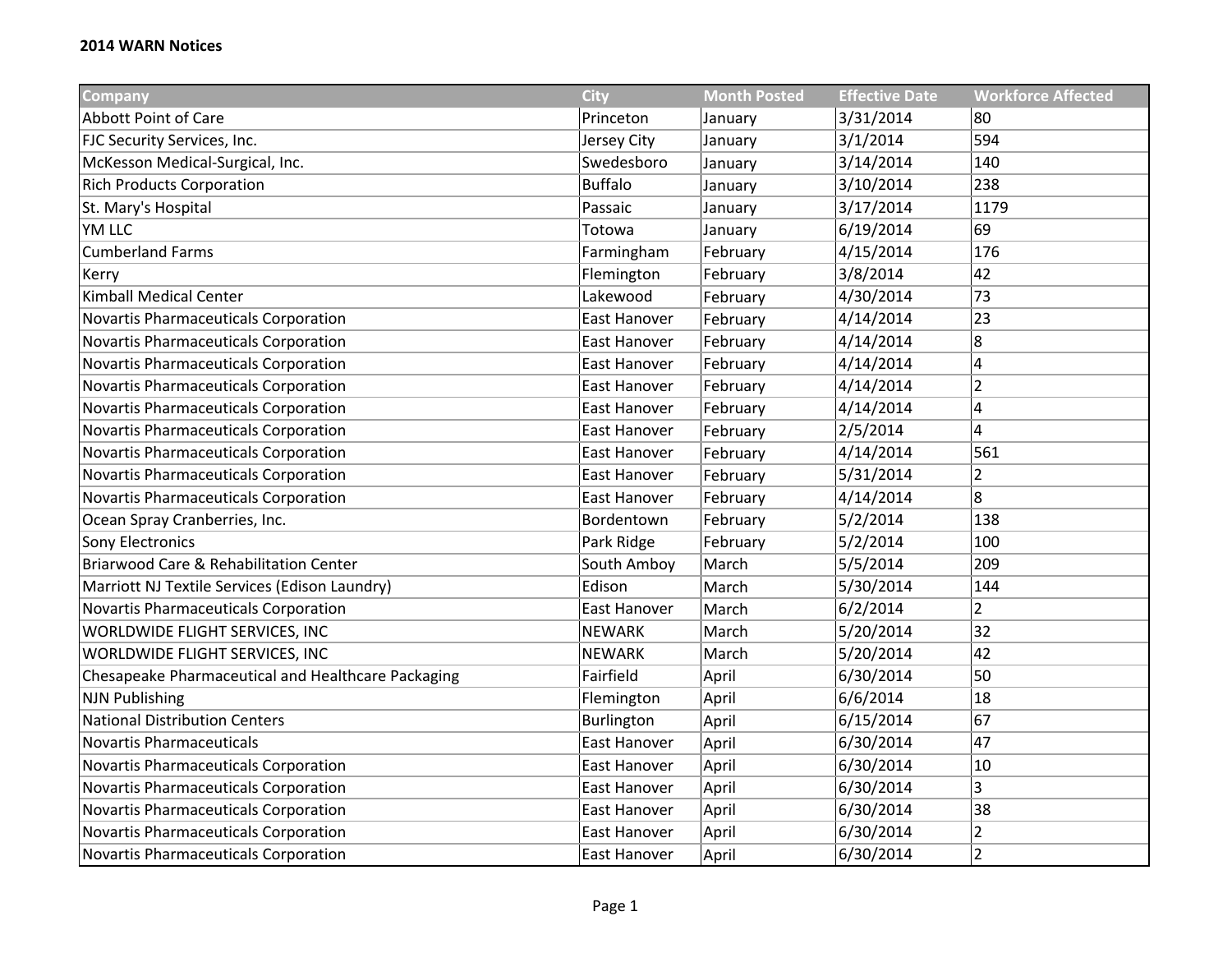## **2014 WARN Notices**

| Company                                                          | <b>City</b>            | <b>Month Posted</b> | <b>Effective Date</b> | <b>Workforce Affected</b> |
|------------------------------------------------------------------|------------------------|---------------------|-----------------------|---------------------------|
| Novartis Pharmaceuticals Corporation                             | East Hanover           | April               | 6/30/2014             | 9                         |
| Novartis Pharmaceuticals Corporation                             | <b>East Hanover</b>    | April               | 6/30/2014             | $\mathbf{1}$              |
| Novartis Pharmaceuticals Corporation                             | East Hanover           | April               | 6/30/2014             | 38                        |
| Novartis Pharmaceuticals Corporation                             | East Hanover           | April               | 6/30/2014             | 32                        |
| Novartis Pharmaceuticals Corporation                             | East Hanover           | April               | 6/30/2014             | $\mathbf{1}$              |
| Novartis Pharmaceuticals Corporation                             | East Hanover           | April               | 6/30/2014             | 15                        |
| Novartis Pharmaceuticals Corporation                             | East Hanover           | April               | 6/30/2014             | 1                         |
| Novartis Pharmaceuticals Corporation                             | East Hanover           | April               | 6/30/2014             | $\overline{2}$            |
| Novartis Pharmaceuticals Corporation                             | East Hanover           | April               | 6/30/2014             | $\mathbf{1}$              |
| Sodexo Campus Services @ Rowan University                        | Glassboro              | April               | 6/30/2014             | 281                       |
| Sodexo Services                                                  | Montclair              | April               | 6/30/2014             | 372                       |
| South Jersey Times                                               | Woodbury               | April               | 6/6/2014              | 46                        |
| Star Ledger                                                      | Newark                 | April               | 6/6/2014              | 470                       |
| The Health Center at Bloomingdale                                | Bloomingdale           | April               | 6/18/2014             | 165                       |
| The Times of Trenton                                             | Trenton                | April               | 6/6/2014              | 27                        |
| The Wanaque Center                                               | Haskell                | April               | 6/19/2014             | 378                       |
| Aramark                                                          | <b>Newark</b>          | May                 | 7/11/2014             | 685                       |
| Federation of Multicultural Programs of NJ                       | <b>Belleville</b>      | May                 | 6/30/2014             | 127                       |
| <b>GENCO</b>                                                     | Avenel                 | May                 | 8/2/2014              | 126                       |
| International Paint (aka Akzo Nobel)                             | Union                  | May                 | 7/7/2014              | 79                        |
| Jersey City Child Development Centers, Inc.                      | Jersey City            | May                 | 6/30/2014             | 180                       |
| <b>Magellan Health Services</b>                                  | Parsippany             | May                 | 7/1/2014              | 137                       |
| <b>Newark Preschool Council</b>                                  | Newark                 | May                 | 6/30/2014             | 504                       |
| Sodexo Management, Inc.                                          | Englishtown            | May                 | 6/30/2014             | 71                        |
| Trenton Head Start, Inc.                                         | Trenton                | May                 | 6/30/2014             | 77                        |
| Anadigics                                                        | Warren                 | June                | 6/26/2014             | 100                       |
| CareFusion Resources, LLC                                        | San Diego              | June                | 8/8/2014              | 390                       |
|                                                                  |                        |                     |                       |                           |
| Event Rentals, Inc. and CP OpCo, LLC d/b/a Classic Party Rentals | Englewood              | June                | 8/8/2014              | 94                        |
| Gloucester Manor Health Care Center, Inc.                        | Sewell                 | June                | 8/2/2014              | 16                        |
|                                                                  |                        |                     |                       |                           |
| Kid Brands, Inc.                                                 | <b>East Rutherford</b> | June                | 6/18/2014             | 25                        |
| New Century Transportation, Inc.                                 | Westampton             | June                | 6/9/2014              | 1577                      |
| Purdue Pharma                                                    | Cranbury               | June                | 8/22/2014             | 59                        |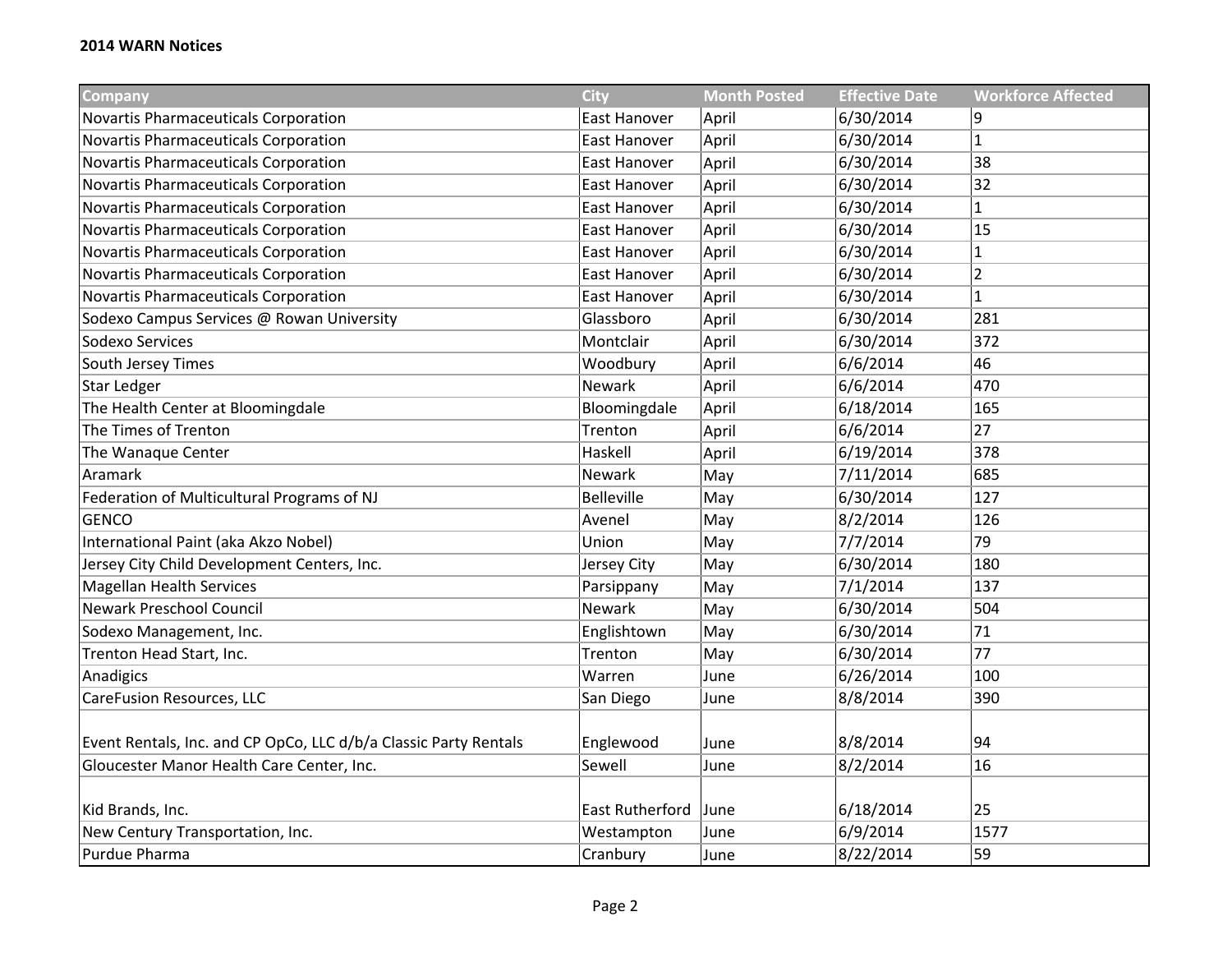| Company                                                        | <b>City</b>               | <b>Month Posted</b> | <b>Effective Date</b> | <b>Workforce Affected</b> |
|----------------------------------------------------------------|---------------------------|---------------------|-----------------------|---------------------------|
| Revel Entertainment Group, LLC                                 | <b>Atlantic City</b>      | June                | 8/18/2014             | 3286                      |
| AFE Victory Inc.                                               | Cherry Hill               | July                | 9/30/2014             | 106                       |
| Anthem Institute                                               | Jersey City               | July                | 9/15/2014             | 50                        |
| Anthem Institute                                               | Cherry Hill               | July                | 9/15/2014             | 30                        |
|                                                                |                           |                     |                       |                           |
| Anthem Institute                                               | North Brunswick July      |                     | 9/15/2014             | 48                        |
| Ardagh Glass Company                                           | Salem                     | July                | 10/15/2014            | 288                       |
|                                                                |                           |                     |                       |                           |
| BAE Systems Technology Solutions & Services Inc. (¿BAE Systems | <b>Mount Laurel</b>       | July                | 9/30/2014             | 90                        |
| <b>Broadcom Corporation</b>                                    | Matawan                   | July                | 9/26/2014             | 51                        |
| Congoleum Corporation                                          | Hamilton                  | July                | 9/1/2014              | 65                        |
| <b>HMS Host</b>                                                | Pomona                    | July                | 9/15/2014             | 53                        |
| Honeywell International-EMS Aviation                           | Moorestown                | July                | 9/26/2014             | 50                        |
| Showboat Casino                                                | <b>Atlantic City</b>      | July                | 8/31/2014             | 2139                      |
| Trump Plaza Associates, LLC                                    | <b>Atlantic City</b>      | July                | 9/16/2014             | 1153                      |
| Anthem Institute                                               | Parsippany                | August              | 9/15/2014             | 35                        |
| GE Healthcare Bio-Sciences Corp. (and other legal entities)    | Piscataway                | August              | 1/1/2015              | 218                       |
| GRGAC1 (dba Amada)                                             | <b>Atlantic City</b>      | August              | 9/10/2014             | 124                       |
| GRGAC2 (dba Whiskey Village)                                   | <b>Atlantic City</b>      | August              | 9/10/2014             | 64                        |
| GRGAC3 (dba Distrito Cantina)                                  | <b>Atlantic City</b>      | August              | 9/10/2014             | 29                        |
| Honeywell International, Inc - EMS Aviation                    | Moorestown                | August              | 10/3/2014             | 3                         |
| Lions Gate                                                     | voorhees                  | August              | 11/1/2014             | 76                        |
| BAE Systems Technology Solutions & Services Inc. (             | Mount Laurel              | September           | 10/31/2014            | 90                        |
|                                                                |                           |                     |                       |                           |
| <b>G4S Secure Solutions</b>                                    | Hancocks Bridge September |                     | 10/27/2014            | 369                       |
| Green Sky Industries                                           | Clifton                   | September           | 9/5/2014              | 76                        |
| <b>HMS Host</b>                                                | Newark                    | September           | 11/6/2014             | 108                       |
| Hudson News (Group)                                            | <b>Newark</b>             | September           | 11/20/2014            | 75                        |
|                                                                | Whitehouse                |                     |                       |                           |
| Merck (Merck, Sharp and Dohme Corporation)                     | Station                   | September           | 11/28/2014            | 50                        |
| Trump Entertainment Resorts Holdings, L.P.                     | <b>Atlantic City</b>      | September           | 11/13/2014            | 8                         |
| Trump Taj Mahal Associates, LLC                                | <b>Atlantic City</b>      | September           | 11/13/2014            | 3101                      |
| Allergan                                                       | Bridgewater               | October             | 11/28/2014            | 69                        |
| COSCO Container Lines Americas, Inc.                           | Secaucus                  | October             | 12/31/2014            | 56                        |